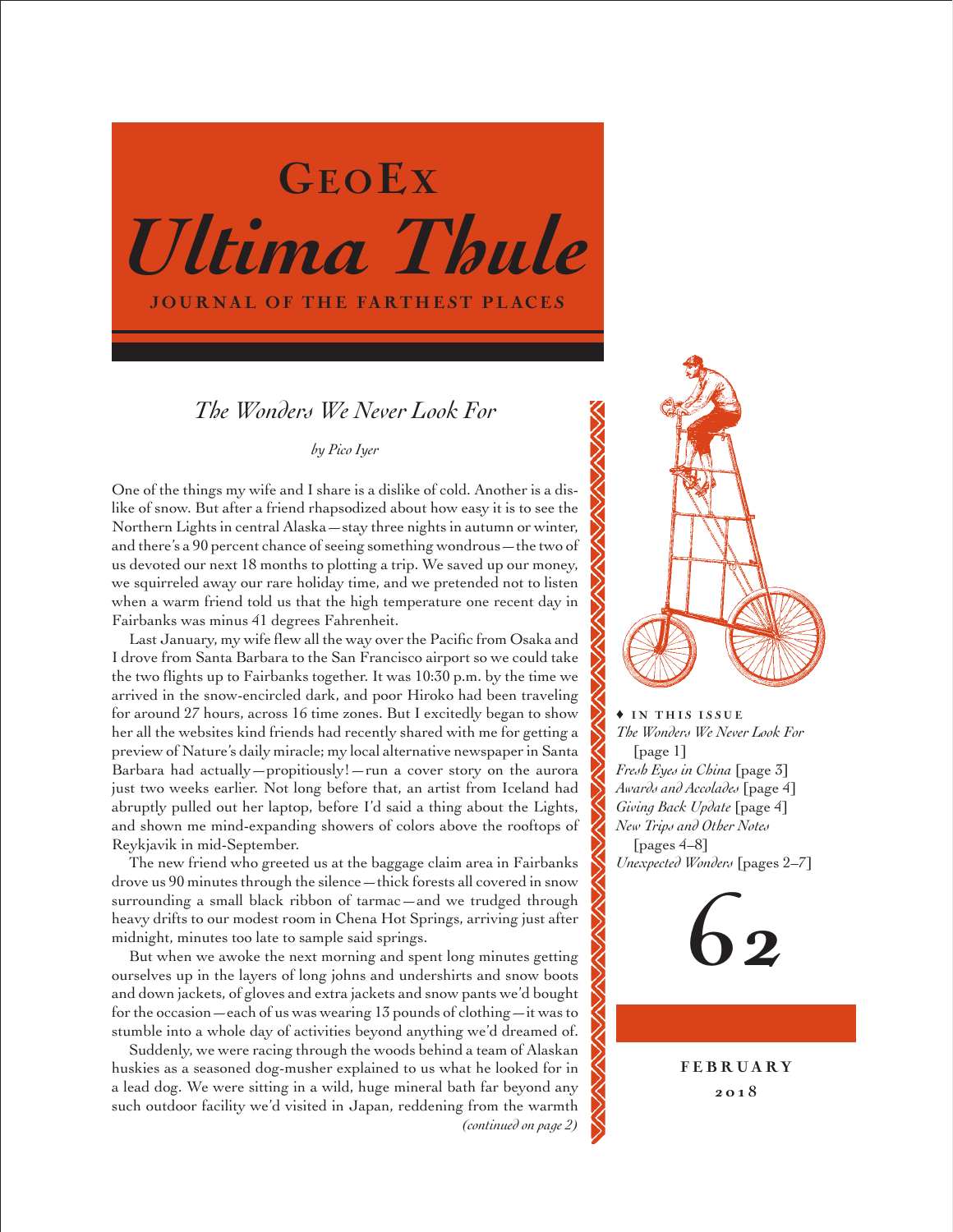# *(continued from page 1)*

even as our hair turned white within seconds. We were walking through a cathedral-like space made of ice, with shrines and sub-chambers glitteringly fashioned out of ice (and an ice bar in which appletinis were served in goblets of hard ice). We were driving snowmobiles at high speed through the dusk as indigo skies cast an eerie light over the snow.

That evening, our gracious host drove us back to Fairbanks to spend the night in a remote hillside cabin built entirely for seeing the Lights. The owner of the cabin showed us stunning slides of all the auroras he'd seen from his perch. But by 1:30 a.m., we were exhausted and had seen nothing, so we headed home. The next evening, after a rich and magical day, we were taken to another celebrated aurora-viewing cabin, and we stayed there for four hours. Nothing—though we were told we could have seen something the previous night if we'd just hung around for 30 minutes more.

And so it went, evening after evening. Smiling front-desk women offered to call us in the middle of the night as soon as they spotted the Lights. They never called. We were flown out to an isolated lodge 98 miles from the nearest road, where conditions were perfect for aurora-viewing. One night the skies lit up and the owner of the lodge jumped out of bed, speedily put on all his clothes, and rushed out to alert us—but by the time he arrived at our door, the Lights were gone.

The last of our seven days in Alaska was crystal-clear—ideal for Lightsviewing, we were assured. But suddenly an ice fog descended in the unseasonably cold afternoon and as we watched, Providence literally swiped an eraser across the skies before our disbelieving eyes.

I thought of the book that had been my talisman for 30 years and more, and through eight or more readings, Peter Matthiessen's majestic *The Snow Leopard*. The seasoned traveler goes all the way to Inner Dolpo in search of the famously shy and elusive cat, even extending his trip on the special scientific expedition with the result that he has to miss Thanksgiving with his eight-year-old son, who's just lost his mother.

But he never sees the rare cat once. Instead, he sees himself. He sees the limits of his ambitions, his projections, his griefs. He sees the folly of expectation. He sees that life always gives us the things we never thought to ask for. He learns about the illusions that his recently deceased, Zenminded wife had wanted to teach him about—and the impermanence.

It's never what we're looking for that's important, so much as the eagerness and hopefulness that animate the looking. Our Alaska trip was one of the most memorable and otherworldly of our lifetimes. And Hiroko tells me now—since we're both human—that we'll return to Alaska soon enough, in March, when the prospect of seeing the aurora is said to be even greater.

> *Pico Iyer is the author of twelve books, most recently*  The Man Within My Head *and* The Art of Stillness*.*

 $\mathbf{m}$ 



# UNEXPECTED WONDERS

*Inspired by Pico Iyer's eloquent essay just east of here, we asked our staff to remember instances where their destinations offered up unexpected wonders.*



♦ U N E X P E C T E D WONDERS ONE Don George: *I went to Cambodia to see Angkor Wat, but when I was overwhelmed by the selfiesnapping throngs of tourists there, I journeyed three and a half hours north to an obscure temple site called Banteay Chhmar. Clambering over the jungled ruins there, entirely alone, turned out to be one of the most exhilarating experiences of my life.*

> *For more literary travel musings, visit our blog at*  [GeoEx.com/Blog](www.GeoEx.com/Blog) •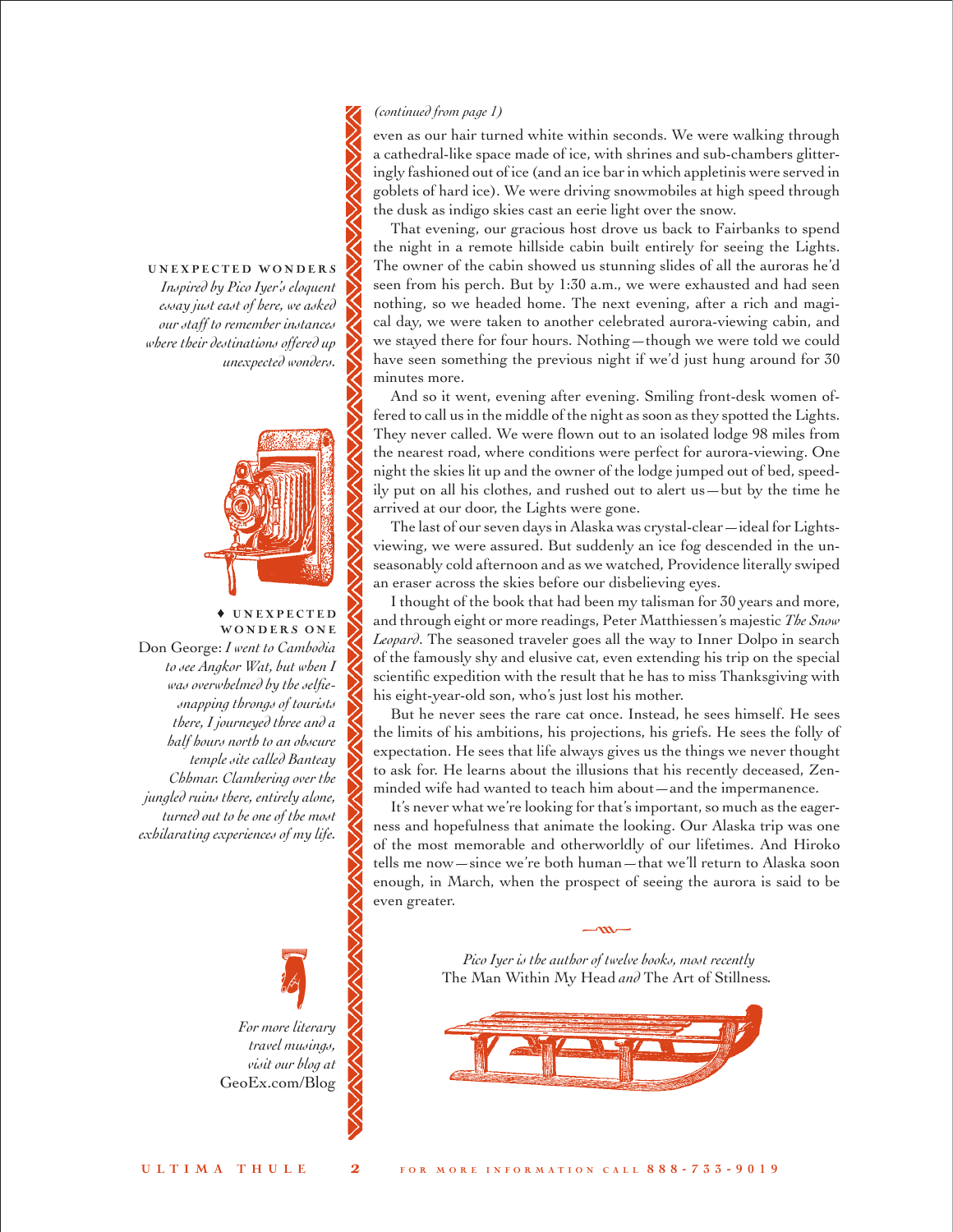# *Fresh Eyes in China*

GeoEx's Story Krishman, just back from China, sat down with us to answer questions about her adventure.

*What surprised you most about China?* 

Truthfully, I was a bit nervous to go. I had heard about the crowds and lack of personal boundaries. But I was visiting for the first time and didn't want to miss bucket-list attractions like the Forbidden City, Terracotta Warriors, and Shanghai, so I prepared myself for the worst and dove in. Surprisingly, the crowds didn't bother me. I even had a moment alone on the Great Wall! As I progressed through my trip, I came to understand that immersing yourself in China means embracing being surrounded by people. Oh, and they had great coffee; that was a very pleasant surprise!

*What was the major challenge on the trip?*  It's hard to ignore the pollution. You see it when you fly into the cities and you feel it as you walk around. Some days are better than others, and spending time outside major urban areas provides a break. Our guide explained that one way the government is addressing the problem is by allowing Beijing residents to drive their cars only on certain days (determined by license plate numbers).

*What was the most memorable moment?*  I loved the Muslim quarter in Xian, a city that drew Arabic merchants-turnedresidents during the ancient Silk Road era.

The Muslim quarter's street market was so exciting, lined with unending food stalls serving Muslim food made with Chinese cooking methods. Typical dishes included buns stuffed with marinated lamb, persimmon pies, barbecued meats on skewers, and those famous dumplings. It was amazing to wander, taking in the sights, sounds, and smells. It gave me a sense of what real life is like in that community.

*What was your biggest takeaway from your journey?* 

Tourism in China is geared toward the Chinese tourist, not the Western traveler. To truly see the country, I had to let go of my romantic notions that the old way of life in China should be preserved. I had to abandon my expectations of how I wanted to see China's celebrated structures and natural wonders. I had to relax and embrace the way that China wanted me to experience its sights and culture. I had to be open-minded. And isn't that what travel is all about?

*China is one of our expert picks for 2018 travel. Please visit [GeoEx.com/Blog](www.GeoEx.com/Blog)  for the others, as well as for the full Q&A with Story.* Request your 2018 GeoEx catalog

 $-m-$ 

♦ U N E X P E C T E D WONDERS TWO

Natalie Crow: *On my first trip to South America, Machu Picchu was the one thing I wanted to experience. However, the top highlights turned out to be the blue-green color of remote mountain lakes; meeting local villagers and their horses, llamas, and guinea pigs; and the feeling of trekking up and over the Andes.*

# ♦ U N E X P E C T E D WONDERS THREE Starla Estrada: *I spent a week on an ice floe in the Canadian Arctic to see the narwhal ("unicorn of the sea"), and while we did see a couple of those beautiful creatures, the highlight of the week was spending time with the Inuit guides and elders, learning about their culture, ancestry, current lifestyles, hunting techniques, and challenges of modern times.*



*at* [GeoEx.com/Catalog](www.GeoEx.com/Catalog)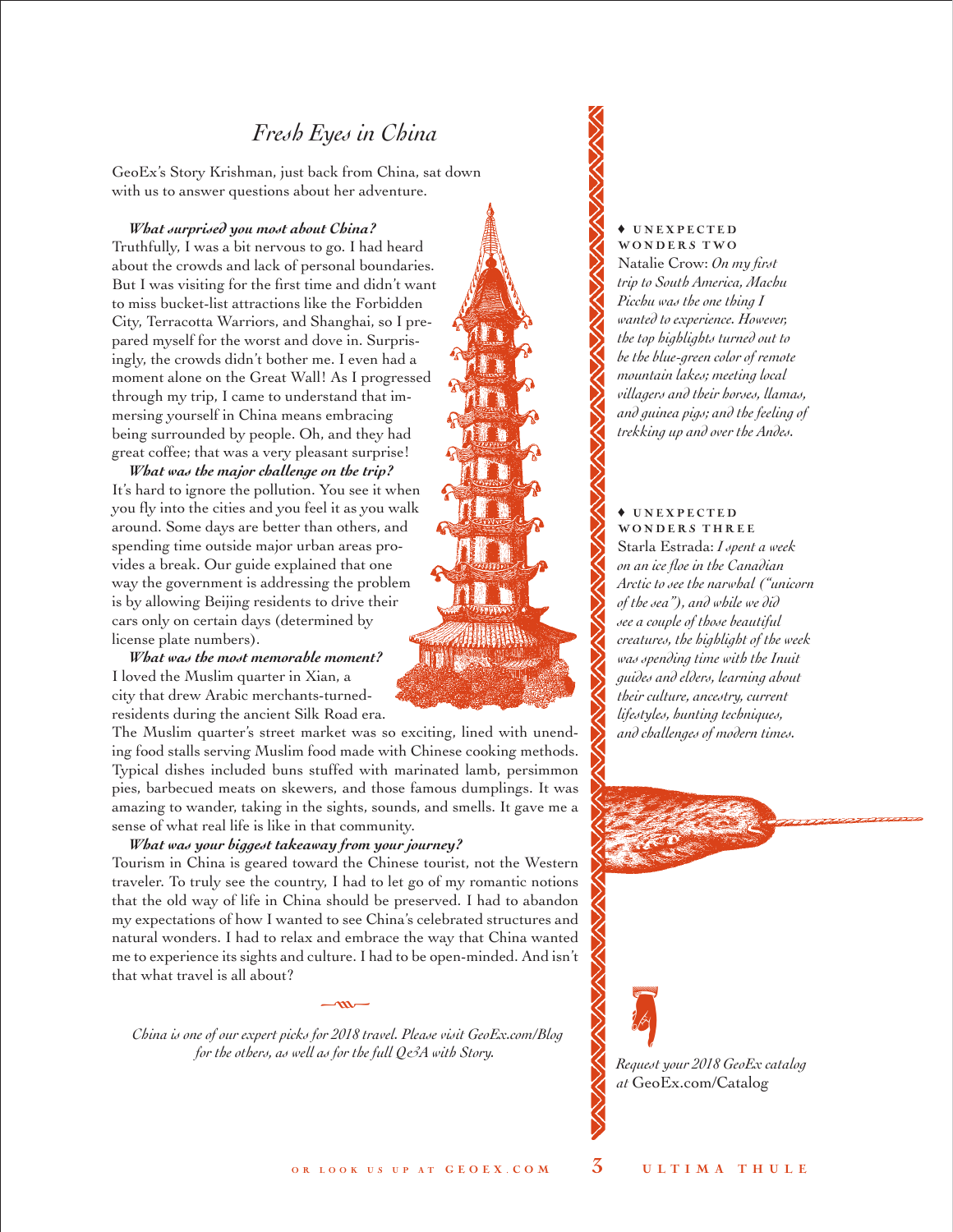# *Awards and Accolades*

♦ U N E X P E C T E D WONDERS FOUR

Jesse Knight: *Madagascar had an instant WOW factor that I didn't expect. The animals are incredible, and you can walk everywhere during your safari because none of them are dangerous to us. Culturally and scenically, the island is a really interesting mix of Africa and Asia.* 

#### ♦ U N E X P E C T E D WONDERS FIVE

Tina Liadis: *While on Flores Island in Indonesia, I stumbled upon a celebration in a remote village. Traditional music and dance were performed to welcome some visiting government officials. But the real fun began after the VIPs left, when it seemed the entire village, from toddlers to grandparents, joined the dancers onstage. It was one of those joyous moments that make travel so special.*

> *To reach the travel wizards noted here, please call*  888-733-9019 •

We are thrilled that our GeoEx catalog recently won an award for outstanding design and production from the Publishing Professionals Network (Bookbuilders West), one of the largest and most prestigious events of its kind in the United States. We're also proud that Kate Doty and Brent Olson have once again been included in *Condé Nast Traveler*'s Top Travel Specialists list: Kate for her ability to arrange exceptional insider experiences and Brent for his Bhutan knowledge and connections. Additionally, we're delighted that anonymous staff surveys placed GeoEx on *Outside* magazine's 100 Best Places to Work for the seventh consecutive year, this time at number 17.

# *Giving Back Update*

In late September, GeoEx's San Francisco staff had the pleasure of learning from Dr. Arturo Izurieta Valery about the notable conservation work that the Charles Darwin Foundation is doing in the Galápagos Islands. The CDF, now one of the eight primary organizations supported by the GeoEx Foundation, conducts cutting-edge research and important monitoring of wildlife in Galápagos National Park in an effort to safeguard the diversity and vibrancy of this electrifying UNESCO World Heritage Site.

GeoEx's Shana Chrystie, who spearheads our Giving Back program, has been inviting members of the organizations we support into the office to educate and inspire staff. You can find out more at [GeoEx.com/ResponsibleTravel](www.GeoEx.com/Responsible-Travel) (donations are always welcome).



# *New Trips and Other Notes*

## IT'S TIME TO EXPLORE AFRICA'S EXCITING ART SCENE

"The hot new place for contemporary art is Africa," declared the *Economist*  last May, citing Paris' recent Fondation Louis Vuitton exhibits, Sotheby's first auction of contemporary African art, and Cape Town's new Zeitz Museum of Contemporary Art Africa (MOCAA), "the biggest buzz in the continent's collective creative world for many years," according to *The Guardian*.

With her finger on the pulse of the art world, our Africa expert Starla Estrada carefully designed *Art in Africa* to provide aesthetic-minded travelers a remarkable look at the most intriguing private collections and public displays of art in South Africa and Kenya. You can look forward to curator-led gallery visits, eye-opening walking tours (the one in Johannesburg, led by acclaimed photographer James Delaney, reveals breathtaking street murals, installations, and graffiti), exclusive access to an artist-inresidence program, and stays in luxurious hotels, each with its own phenomenal cache of art. Custom Trips are offered year-round, and the first group departure is set for September 1–13. Starla is here to make the arrangements.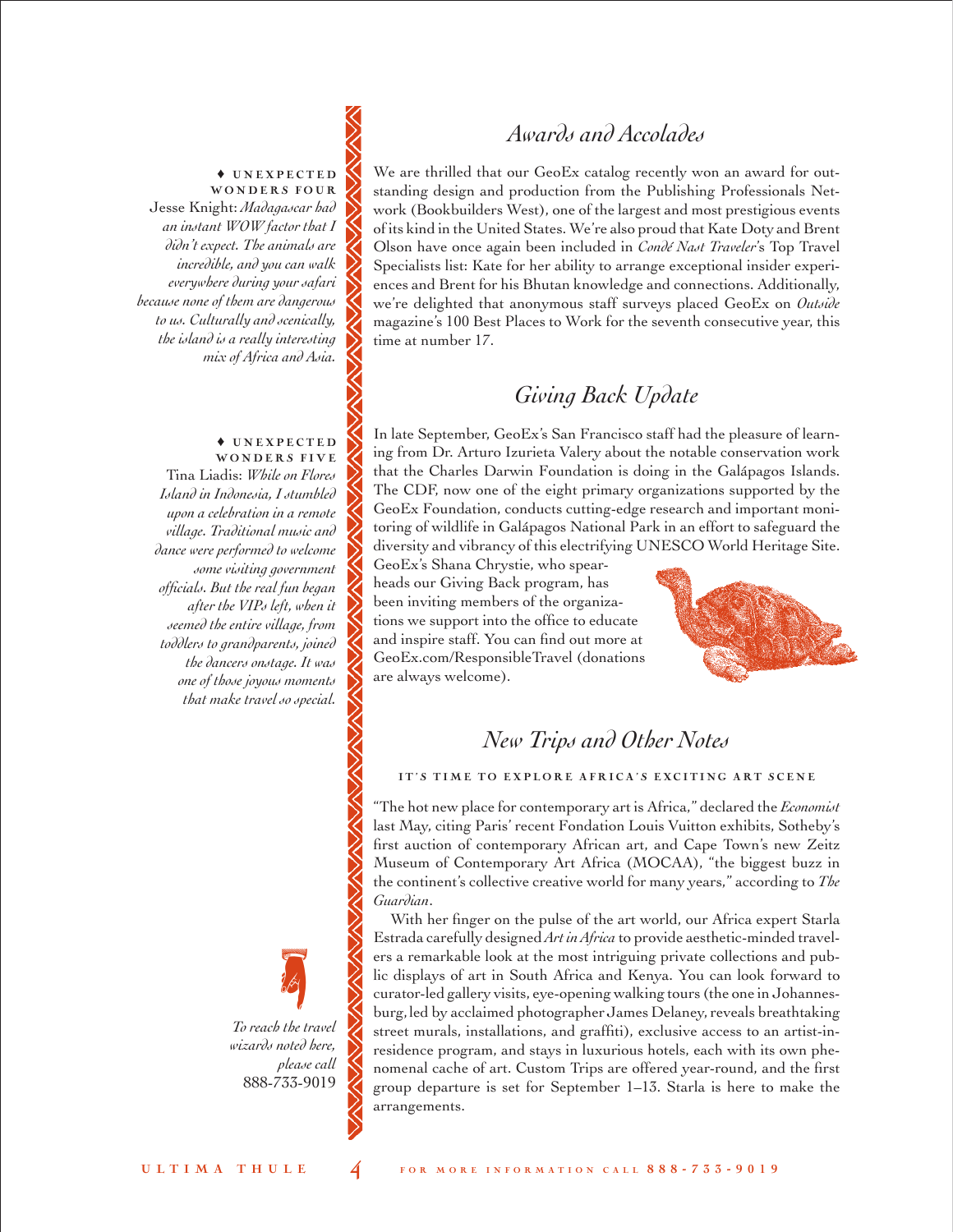## INTO THE WILDS OF WESTERN CANADA

With glacier-draped limestone mountains in the east and lush coastal rain forest in the west, British Columbia offers astonishing natural landscapes that are wonderfully close to home. Humpback whales frolic along inlet waters, massive cedars whisper, and the elusive

"spirit bear" (a white subspecies of black

bear found nowhere else on the planet) forages freely.

"Getting to fully experience this extraordinary range of scenery and wildlife in just eight days is no easy feat," explains our Jennine Cohen, which is why she's put together the new *Canadian Rockies and Coast Adventure* (Custom Trips available June–September).

Jennine has sussed out two luxurious wilderness lodges with sensational settings, gourmet meals, and stellar guides, and she's figured out how to connect them with sea and bush planes. At Bugaboo Lodge in the Canadian Rockies, you can tackle the via ferrata fixed climbing route to magnificent Grizzly Ridge or hike across glaciers with the Bugaboo Spires almost mythical among mountaineers—mere steps away. Then at Nimmo Bay Lodge in the Great Bear Rainforest, you might paddleboard past sunning seals and perching eagles, interact with native Kwakwaka'wakw people, fish for rainbow trout at a remote stream accessed by helicopter, or kayak a river estuary while bear cubs scour for salmon nearby. Whatever you decide, whether you're a first-time heli-hiker or an advanced paddler, Jennine is standing by to make your dreams a reality.

#### WEST AFRICA: WHERE BORDERS DEFINE COUNTRIES, NOT PEOPLE

"One minute you are steeped in voodoo culture and African drumming, and the next you are embraced by local Christianity and a gospel choir," explains GeoEx Africa aficionado Jesse Knight, describing his recent trip in Benin, Togo, and Ghana. He was impressed by the respect he sensed among local people ("despite their competing gods"), the feeling of being the only visitors around, the incredibly immersive experiences the group had, and the great photography opportunities—of people dressed in beautiful fabrics, markets filled with traditional foods, women balancing goods on their heads, and smiling children in traditional villages.

"The day we witnessed Gelede, an elaborate masked voodoo dance, especially stands out in my memory," says Jesse. "Images of Carnival and Mardi Gras are hard to set aside, as the origin of many of the sounds and costumes came from West Africa via the slave trade. We were surrounded by a large circle of dancers and drummers, who asked us to join them, to shake our hips and shoulders and dust up the earth. We felt totally welcome and were captivated." Jesse's blog "Unexpected West Africa" at [GeoEx.com/Blog](www.GeoEx.com/Blog) shares more stories and photographs. To learn more about our next edition of *Mystical West Africa* (September 14–26), reach out to Jesse or Jessica Silber.

## ♦ U N E X P E C T E D WONDERS SIX

Jennine Cohen: *The unexpected high point of my recent llama trek in Argentina was the spontaneous visit I had with a family living in a remote area of the Andes outside of Salta. That, and meeting a family of fifth-generation winemakers!* 

#### ♦ U N E X P E C T E D WONDERS SEVEN

Sabrina Middleton: *I went to Antarctica for the penguins, and I did see many adorable species of the bird, but I was most surprised and delighted by the icebergs. The icescapes of white, gray, and blue and the immense size of the icebergs and surrounding scenery were awe-inspiring.*

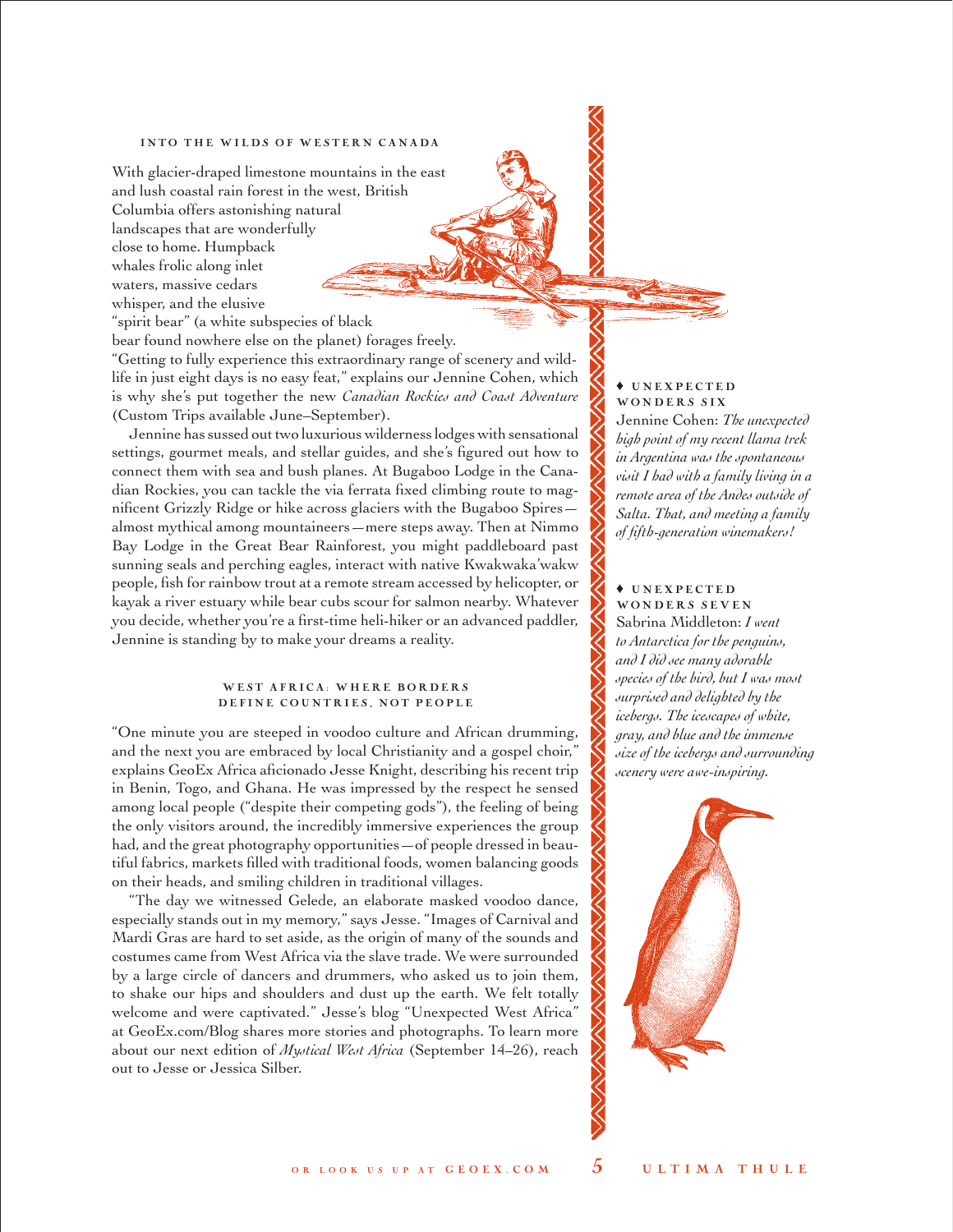### ♦ U N E X P E C T E D WONDERS EIGHT

Wen Minkoff: *I went to East Africa for the spectacular wildlife and tribal cultures, but the food was an unanticipated highlight. As a vegetarian who is also a bit of a foodie, I was delighted by fresh, gorgeously presented meals that were often farm-to-table.* 

#### ♦ U N E X P E C T E D WONDERS NINE

Amanda McKee: *When I finally saw them in person, Alaska's mountains and fjords were just as glorious as I'd dreamed. But I never imagined I'd get so close to brown bears. Lots of brown bears. After our pilot-guide flew us by bush plane into the wilderness, we spent an unbelievable four hours on foot watching some 30 grizzlies graze on grass, dig for clams, snooze in meadows, pounce on swimming salmon, and romp around in mud. And we lived to tell the tale!*



## (ICE) BREAKING NEWS: ARCTIC SAVINGS AND NEW ANTARCTICA VOYAGE

If you've been feeling the pull of the North Pole, our Urs Hofmann has good news about our cruise to the top of the globe: "The required hotel and charter package (\$1895) is complimentary (while space lasts)." He goes on to explain that this expedition is by far

the safest way to get to the North Pole and that "by sailing aboard a powerful nuclear icebreaker, you're practically assured of reaching your goal." Along the way are helicopter and Zodiac excursions to watch for polar bears and walruses. *The North Pole* (June 13–26 and June 24–July 7) starts and ends in Helsinki, Finland's design-savvy capital.

If, however, your proclivity is for the polar opposite, Urs suggests our new Antarctica voyage, *Emperor Penguins of Snow Hill* (October 6–19, October 18–31, October 30–November 12, and November 11–24). "This trip hasn't

been offered in years," he rhapsodizes. "You get to visit an emperor penguin rockery that few people on earth have seen in person." You travel aboard the ice-cracking *Kapitan Khlebnikov*, taking advantage of its two helicopters and fleet of Zodiacs to experience the endearing birds, as well as seals, whales, and ice formations. Witnessing penguins in their home environment—chicks huddling at their parents' feet and playful adults tobogganing across the ice—is one of the more spirit-lifting sights we can imagine. Urs is the one to call.

# NEW SHANGRI-LA DISCOVERED IN COLOMBIA

Americas passionista Jennine Cohen, who loves to venture off the trodden path, is back from Colombia with exciting news: "I found a mountain paradise!" She stumbled upon an enchanting, whitewashed colonial town in the Andes called Barichara, home to painters, sculptors, poets, writers, and many indigenous folks. No American tourists are to be seen, and the cuisine is excellent, thanks to the town's setting within the "agricultural breadbasket" of Santander. In the morning, the mountains fill with a graceful mist and exotic birdcalls, and then the sun breaks through to shine down on wonderfully deserted hiking and mountain-biking trails. You can raft a nearby river, amble through thriving farms, and visit an archaeological museum with "one of the best collections of artifacts on the continent . . . The whole place feels like one big secret!"

Having tracked down lovely local properties to host our guests, Jennine is eager to introduce travelers to the wonders of Barichara on tailor-made *Flavors of Colombia* journeys (offered year-round). You can also wander Bogotá's car-free streets on Sundays, spend time with experts at historic haciendas in the Coffee Triangle, watch for red howler monkeys in coastal Tayrona National Park, or take salsa lessons in seaside Cartagena, followed—or fueled—by a Caribbean rum tasting. Give Jennine a ring to hear about other insider activities and options, including forays in neighboring Panama, another underappreciated destination.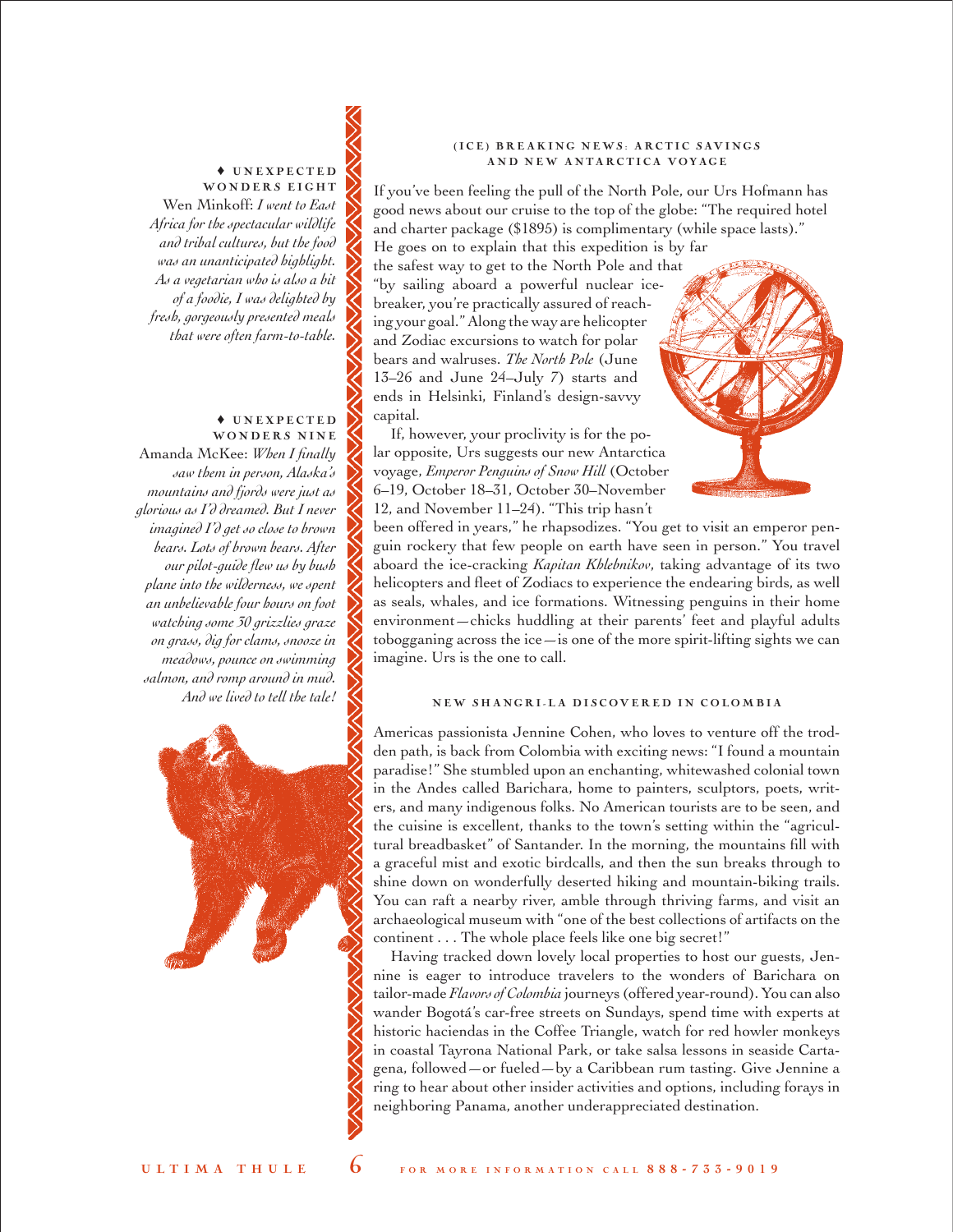## MONGOLIA AWAITS: PRIVATE JOURNEY WITH TOP GUIDE

Raised in Mongolia as part of a nomadic family, Ishee Battulga has a marvelous gift for immersing travelers in the culture and natural beauty of his vast, little-developed, sparsely populated land. "Our adventure was so special because of the connections that Ishee personally had with people," writes traveler Connie D. "Everyone seemed to know him, and we were invited everywhere." We're chuffed that this fantastic, decade-veteran GeoEx trip leader is at the ready to guide our travelers on Custom Trips (offered May–September).

*Mongolia Explorer* is excellent for unplugging in nature and experiencing a different way of life. Staying in the best hotels and cushiest *ger* camps available, you'll wander, hike, and horseback ride through the forested mountain wilderness of Lake Khovsgol, the glorious, open skies of the Gobi Desert, and the Yol Valley in the Altai Mountains, where bearded vultures soar with wingspans of up to nine feet. In July, you can catch Naadam, the country's largest festival, whose thrilling archery, wrestling, and horse-racing competitions are best appreciated at a celebration in the countryside. Our Mongolia maven Tina Liadis has much more to share.

#### CULTURAL CROSSROADS BY RAIL

"Forward-thinking but proud of tradition, [Georgia] is a country of ancient recipes cooked up in tucked-away taverns where toastmasters raise glasses of spirits to honour heroes old and new," writes Lonely Planet on its 2018 Best in Travel List. Longtime fans of this south Caucasus nation, we are pleased that it's getting attention, but its neighbors—also captivating blends of cultures, languages, religions, and landscapes—are worth exploring, too, as we do on our *Caravans and Conquerors* three- to six-country rail epic.

While in Georgia, you'll meander Tbilisi's web of winding alleyways past its 13th-century castle and 5th-century cathedral, and visit Mtskheta, a picturesque UNESCO-listed city with astounding clifftop churches. You'll discover a 6th-century BCE cave city, nod to Joseph Stalin's birthplace, and study the long history of viticulture in the beautiful Kakheti region. You'll also venture through Armenia and Azerbaijan, learning why locals call Dilijan "Little Switzerland" and gaining insight into Baku's medieval walled town and Gobustan's prehistoric rock engravings.

If you're up for further explorations of cultural crossroads, you can jet over the Caspian Sea and continue rolling through Central Asia, spending time in the sensational Silk Road cities of Khiva, Bukhara, and Samarkand, plus the modern streets of Ashgabat and Almaty. To find out more about the Caucasus-only departure (September 21–29) or the full Caucasus and Central Asia jaunt (September 21– **MITTING** October 6), contact Urs Hofmann.

#### ♦ U N E X P E C T E D WONDERS TEN

Errin Mixon: *I have seen Angkor Wat, the pyramids of Egypt, and Bhutan's famous Tiger's Nest monastery—all architectural marvels. And yet I never fell in love with a building until I met the Taj Mahal. On first sight, my heart actually swelled. I wanted to lay my hands on its marble, to embrace its grand dome, to gaze at it all day.* 

#### ♦ U N E X P E C T E D WONDERS ELEVEN

Corinne Edwards: *Though I was thrilled to see Iran's amazing historical sites (like Persepolis and the Tomb of Hafez), what I came back raving about was how incredibly friendly and hospitable the local people are. It was such a heart-opening experience, and so different from what the media portrays.* 



*Share this*  Ultima Thule *with friends: a PDF version is available at* [GeoEx.com/Newsletter](www.GeoEx.com/Newsletter)

CST #1006401-10